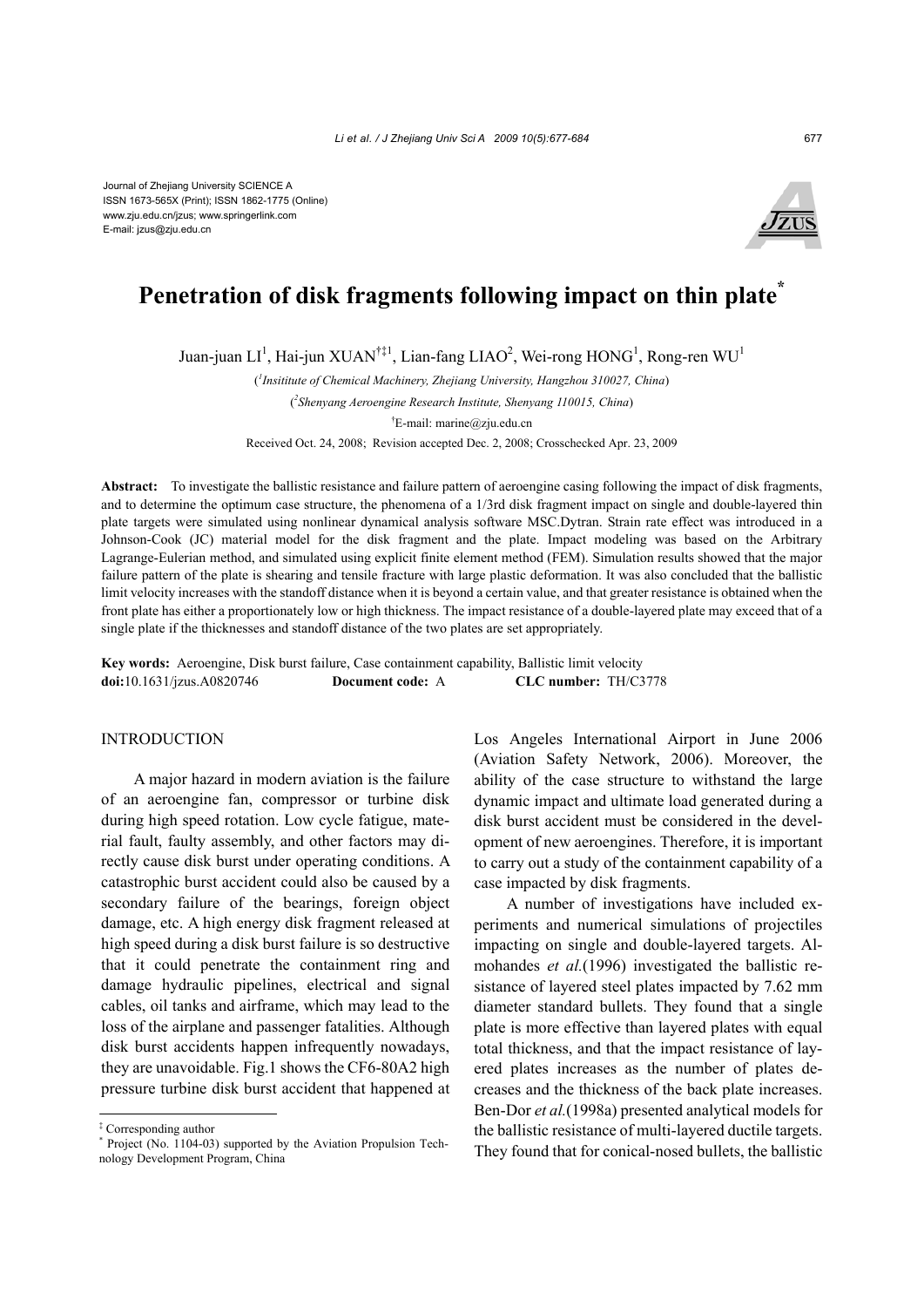

**Fig.1 A CF6 Aeroengine turbine disk burst accident**

performance of the target is independent of air gap widths and the sequence of the plates in the target. These results were in good agreement with experimental data from Almohandes *et al.*(1996). In a corresponding study, using cylindrical cavity expansion theory, Ben-Dor *et al.*(1998b) concluded that the ballistic limit velocity of the target increases with the increase in widths of the air gaps and the increase of the number of plates in the target, while the total thickness is kept constant. The effect of air gaps on the ballistic perforation resistance of targets was further discussed by Ben-Dor *et al.*(1999). They defined a parameter  $\delta$ , which determines the effect of an air gap and the order of the plates on the ballistic resistance of the target. If  $\delta$ <0 then the ballistic limit velocity increases with increasing air gap thickness. However, the ballistic limit velocity does not depend on the air gap width when the air gap thickness becomes more than the length of the impactor. Woodward and Cimpoeru (1998) carried out experiments on layered 2024-T351 aluminum alloy plates impacted by 6.35 mm diameter flat-ended and conical-ended penetrators. They showed that a target system having two plates of equal thickness provided the highest ballistic limit velocity for both nose shapes. In contrast, Zukas and Scheffler (2001) put forward the contrary conclusion. Based on a numerical study, they concluded that layering dramatically weakens thin and intermediate thickness targets. Elek *et al.*(2005) developed an analytical model, which could be used to investigate the impact of a blunt projectile on single and multi-layered spaced targets. According to this developed model, the single layer target has greater resistance than any other multi-layered spaced targets with equivalent total mass. They also found that an increase in the number of spaced layers of a multi-layered target, at constant total mass, causes a further decrease in target resistance. Liang *et al.*(2005) proposed a method for estimating the ballistic limit velocities and residual velocities of multi-layered targets of special bulkheads and shell plating of navy ships, based on several concepts. Their results showed that the ballistic performance is the greatest for a double-layered target when the ratio of the first layer thickness to the total thickness is about 0.75, and that the worse performance occurs when the ratio is 0.5. Dey *et al.*(2007) carried out full-scale impact tests and numerical simulations. They concluded that in the case of blunt projectiles, a larger gain in the ballistic limit velocity is offered by double-layered systems. These advantages seem to disappear when ogival projectiles are used. Gupta *et al.*(2008) studied the effect of projectile nose shape, impact velocity and target thickness on the deformation behavior of layered plates. They found that hemispherical-nosed projectiles require maximum energy for perforation and cause the highest plastic deformation of the target plates. Zhou and Strong (2008) carried out experiments which suggested that for oblique impact by a flat-nosed projectile at angles of obliquity of from  $0^{\circ} \sim 45^{\circ}$ , layered plates have a larger ballistic limit than monolithic plates composed of the same material and of the same total thickness, and that for oblique impact by hemispherical-nosed projectiles monolithic plates and layered plates have nearly the same ballistic limit speed.

The above discussion shows that even though different aspects of the problem of projectile impact on layered plates have been studied in previous experiments and numerical simulations, the problem continues to attract research attention. Variations in factors, such as target and projectile geometry, material parameters and impact velocity, have a profound influence on the penetration of the target plates. Different researchers have often used different impact conditions and obtained conflicting results. Therefore, the objective of this paper was to investigate the effect of the standoff distance and thickness pattern of double-layered plates impacted by a disk fragment on ballistic limit velocity using numerical simulation.

In this study, the simulation of phenomena of a 1/3rd disk fragment impact on single and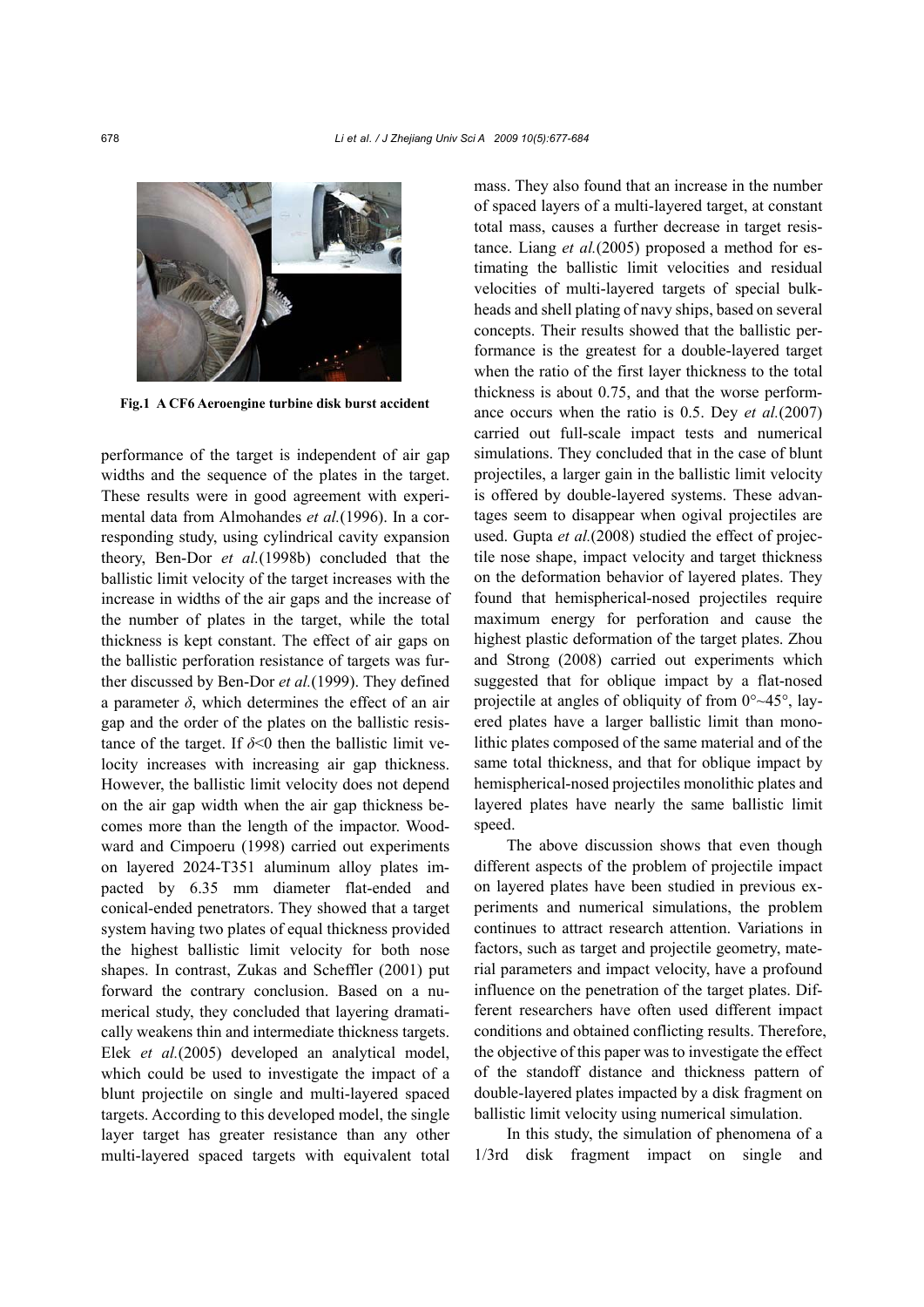double-layered plates was carried out using nonlinear dynamical analysis software, MSC.Dytran. The projectile in this study was a disk fragment, unlike in the previous studies. So it is necessary to understand the major failure modes of plates, and to find out the differences in results arising from variations in standoff distance and thickness pattern. This paper consists of four sections. Following this introduction, Section 2 describes numerical models of the disk fragment impact on single and double-layered plates. Section 3 shows the results and analysis of the simulation. The last section presents the conclusions.

#### NUMERICAL MODELS

A rotating disk usually breaks up into three or four relatively equally proportioned fragments with centrifugal force. The numerical model in this paper assumes a 1/3rd disk fragment. Fig.2 is a sketch of a disk fragment impacting on double-layered plates. The disk has the inner radius  $R_1$ =40 mm, outer radius  $R_2$ =120 mm, thickness  $\delta$ =40 mm and the mass of the disk fragment is 12.55 kg. There are two plates of width *a*=300 mm, length *b*=800 mm, and with a standoff distance *L*. Total thickness is  $h_1+h_2=8$  mm for double-layered plates, and  $h_1=8$  mm and  $h_2=0$  mm for single plates. The disk fragment of initial velocity  $v<sub>0</sub>$  impacts vertically on the plates, which are set around the four fringe surfaces.



**Fig.2 Sketch of disk fragment impacting on doublelayered pates** 

## **Material modeling**

The quality of the material model is a key factor affecting the accuracy of results from a nonlinear finite element simulation, especially of the impact phenomenon. A number of material models are generally used in impact simulation. Due to difficulties in the determination of the material parameters from material tests, simpler models are preferred. In this paper, the Johnson-Cook (JC) model has been used to describe the behavior observed at high velocity impact because it takes into account high strain rate sensitivity, larger deformation, and material softening due to adiabatic heating and damage. The JC model is quite well suited to problems of metal impact and penetration. Moreover, this model is pre-implemented in MSC.Dytran explicit software. According to the explicit formulation of the JC model, the equivalent stress  $\sigma_{\rm v}$  is defined by

$$
\sigma_{\mathbf{y}} = [A + B(\varepsilon^{\mathbf{p}})^n] \left[ 1 + C \ln \left( \frac{\dot{\varepsilon}^{\mathbf{p}}}{\dot{\varepsilon}_0} \right) \right] [1 - T^{*m}], \quad (1)
$$

where *A* is the yield stress, *B* is a constant of material, *n* is the hardening parameter, *C* is the strain rate sensitivity and *m* is the temperature sensitivity parameter.  $\varepsilon^p$  is the equivalent plastic strain,  $\dot{\varepsilon}^p$  is the equivalent plastic strain rate,  $\dot{\epsilon}_0 = 1.0 \text{ s}^{-1}$  is a reference strain rate, and  $T^*$  is the non-dimensional temperature defined as below:

$$
T^* = (T - T_0)/(T_{\text{melt}} - T_0), \quad T_0 \le T \le T_{\text{melt}}, \tag{2}
$$

where  $T$  is the current temperature,  $T_{\text{melt}}$  is the melting point temperature, and  $T_0$  is the room temperature.

The fracture model proposed by Johnson and Cook (1985) takes into account the effect of stress triaxiality, strain rate and temperature on the equivalent failure strain. The failure criterion is based on the value of the equivalent plastic strain at element integration points. Failure is assumed when a parameter *D* exceeds unity. The damage parameter *D* is summed over all increments of deformation, and defined as follows:

$$
D = \sum \frac{\Delta \varepsilon_{\rm p}}{\varepsilon_{\rm f}},\tag{3}
$$

where  $\Delta \varepsilon_p$  is an increment of accumulated equivalent plastic strain that occurs during an integration cycle, and  $\varepsilon_f$  is the equivalent strain at failure. The strain at failure  $\varepsilon_f$ , is assumed to be dependent on a nondimensional plastic strain rate,  $\varepsilon^* = \dot{\varepsilon}_{\text{p}} / \dot{\varepsilon}_0$ , a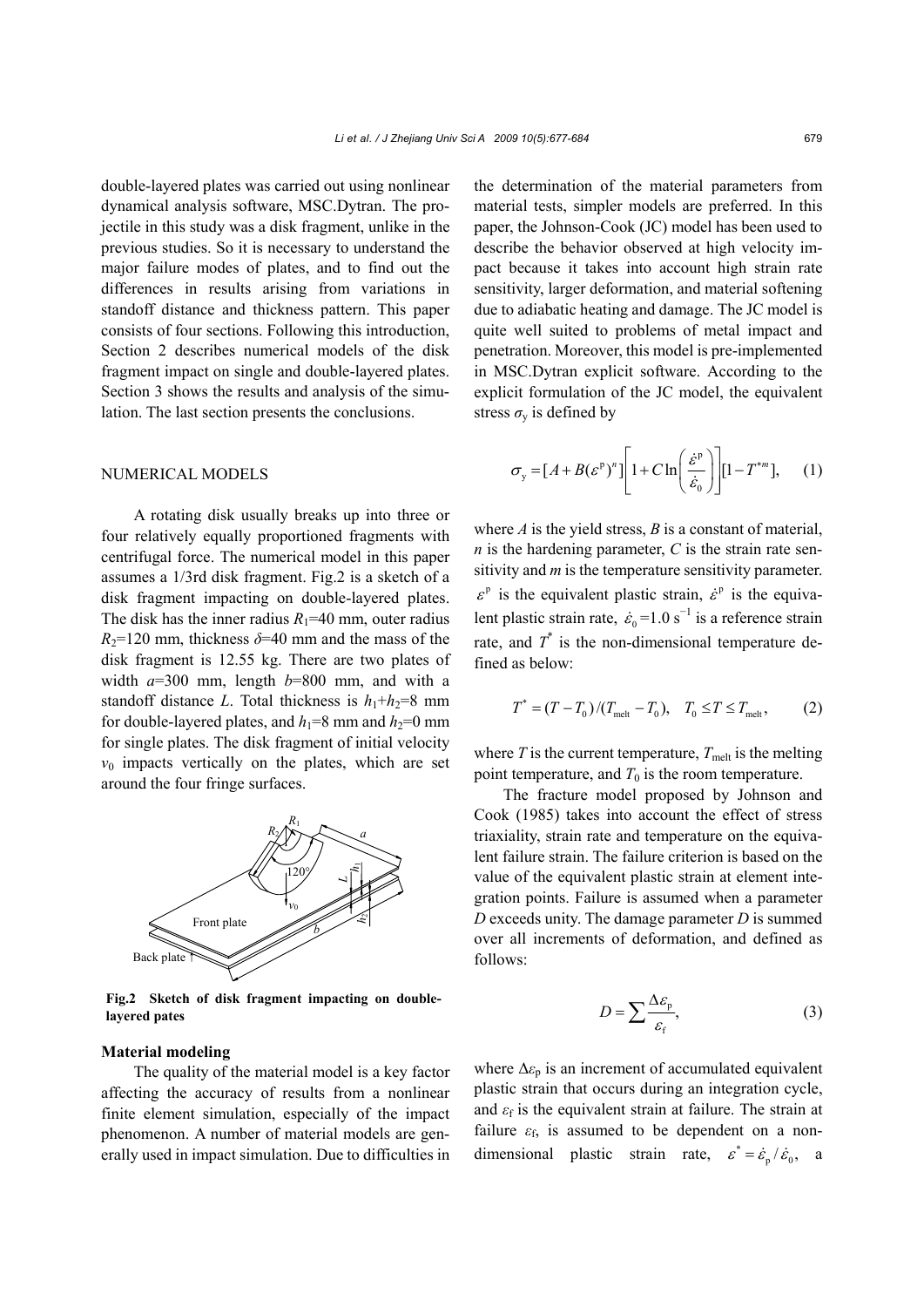dimension-less pressure-deviatoric stress ratio  $(\sigma^* = p/\sigma_{\text{eff}} = -R_{\sigma}$ , where *p* is the pressure and  $\sigma_{\text{eff}}$  is the effective stress) and a non-dimensional temperature  $T^*$  as defined previously. The dependencies are assumed separable and take the following expression:

$$
\varepsilon_{\rm f} = (D_{\rm l} + D_{\rm 2} \exp(D_{\rm 3} \sigma^*) (1 + D_{\rm 4} \ln \dot{\varepsilon}^*) (1 + D_{\rm 5} T^*)
$$
, (4)

where  $D_1, D_2, \ldots, D_5$  are failure constants determined from material tests. The model has previously been found to give good results in ballistic penetration problems (Børvik *et al.*, 2005; Dey *et al*., 2007; Gupta *et al*., 2006; 2008). When this failure criterion is met, the deviatoric components of stress are set to zero and remain zero during the rest of the analysis. The element kill algorithm has been used to delete the failed element from the mesh. Thus, using this kind of criterion the mesh in the damaged part must be very fine to not affect the numerical results in terms of energy.

Steel 45 (in the Chinese standard) has been chosen as the material of the disk fragment and plates, since it is often studied and several high strain rate material testing results have been published, which is helpful in obtaining the parameters involved in numerical simulation. The parameters used for the material by Chen *et al.*(2007) are given in Table 1.

**Table 1 Parameters used to defined the material and fracture model of steel 45 in the Chinese standard** 

| Parameter                   | Value | Parameter             | Value   |
|-----------------------------|-------|-----------------------|---------|
| $\rho$ (kg/m <sup>3</sup> ) | 7800  | $T_{\text{melt}}$ (K) | 1795    |
| E(GPa)                      | 200   | $T_0$ (K)             | 300     |
| v                           | 0.3   | $D_1$                 | 0.1     |
| A (MPa)                     | 506   | D <sub>2</sub>        | 0.76    |
| B(MPa)                      | 320   | $D_3$                 | 1.57    |
| n                           | 0.28  | $D_4$                 | 0.005   |
| $\mathcal{C}$               | 0.064 | $D_5$                 | $-0.84$ |
| m                           | 1.06  |                       |         |

#### **Finite element model**

Taking the symmetry of the model into account, a 1/4th section model was generated in this study. A parameterized solid 3D model is generated in UG software and translated into MSC.Dytran software, whereupon the finite element mesh is defined, and the symmetrical boundary conditions and the constraints on the boundary surfaces are applied. The solid model is meshed using eight-node hexahedron elements and single point integration due to the simplicity of the

geometry. The mesh is refined in the impact zone and the mesh density is reduced as the distance from the impact zone increases for computational accuracy and efficiency. Four to eight element layers are taken in the thickness direction. Care is also taken to maintain the correct aspect ratio in the grid, especially in the impact zone where the aspect ratio of the elements is maintained close to unity. The aspect ratio is allowed to increase outside the impact zone. Arbitrary Lagrange-Eulerian method is adopted to describe the impact deformation. Fig.3 shows a finite element model for a 1/4th section model of a disk fragment impacting two layered plates. Some 960 elements for the disk fragment and 6000 elements for the two plates are employed in the analysis. Symmetrical conditions are maintained for the disk fragment and the plates by imposing appropriate displacement constraints on all symmetrical sectional surfaces. Constraints boundary conditions on the marginal surfaces are also applied. Initial velocity is vertically applied to the disk fragment. Surface to surface contact between the disk fragment and the plates is modeled using a kinematic contact algorithm. The fragment is considered as the master surface and the contact surface of the plates as the slave surface, and the contact stiffness scale factor is defined as 1.0. Furthermore, the effect of friction between the disk fragment and the plates is considered. In this work typical values of 0.15 have been defined as the dynamic and static friction coefficients.



**Fig.3 1/4th section finite element model**

# SIMULATION RESULTS AND ANALYSIS

#### **Analysis of plate impact perforation**

The first considerations made during our numerical simulations were to observe the failure mode of single and double-layered plates impacted by a disk fragment. The deformed profiles and von-Mises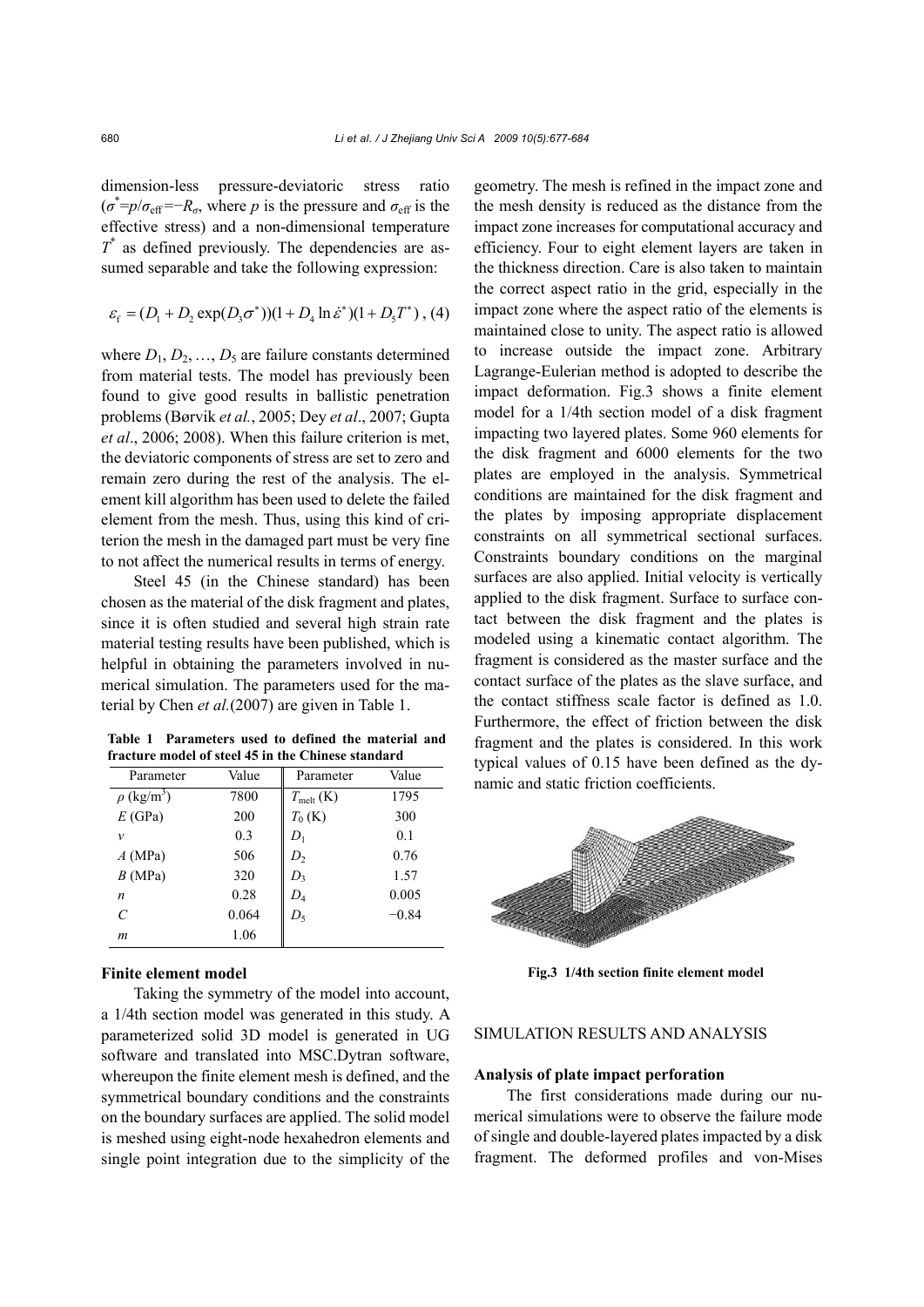stress contours of the disk fragment and a single plate at four different time points are shown in Fig.4. The initial velocity  $v_0$  of the disk fragment in this impact is 172 m/s. It can be seen that prominent bending of the target plate is caused before the shear fracture. During the initial stages of deformation, the largest value of the effective stress is developed at the front side of the plate in the region where the center of the arc edge of the disk fragment contacts the plate. This stress increases with onward movement of the fragment and reaches a peak value at the moment of the shear fracture of the plate. Then the shear fracture spreads from the center to the outside along the arc edge of the disk fragment as it sequentially contacts the plate. A ribbon is sheared out with a width equal to the thickness of the disk. However, the fragment disk



**Fig.4 Simulated process of single plate penetration**  $(h_1=8 \text{ mm}, h_2=0 \text{ mm}, v_0=172 \text{ m/s}, \text{unit of the von-Mises}$ **stress: 105 MPa). (a) Time: 0.32 ms; (b) Time: 0.80 ms; (c) Time: 1.12 ms; (d) Time: 2.50 ms** 

pushes and stretches the ribbon, causing the central part of the ribbon to separate from the target plate and fly off at a velocity of 39 m/s. Subsequently, the residual velocity of the disk fragment decreases down to zero at time 2.5 ms. The variation in the total energy *E* (kinetic energy and internal energy) with the impact time is plotted in Fig.5. The dynamic energy of the disk fragment is absorbed by the plate as the impact process proceeds. After the initial impact, the dynamic energy of the disk fragment hardly decreases, and is mostly converted into the work of plastic and elastic deformation of the plate. At point 1, the plate is penetrated and a special phenomenon occurs. There is a sudden decrease in absorbed energy and then a return to a gradual increase. At point 2, the disk fragment penetrates the plate and the sheared ribbon breaks. The total energy of the plate then reaches and holds a constant value until the end of impact. Meanwhile, the dynamic energy of the disk fragment decreases correspondingly, and falls to zero at the end of impact.



**Fig.5 Variation in total energy with time of single plate**   $\text{impact} (h_1=8 \text{ mm}, h_2=0 \text{ mm}, v_0=172 \text{ m/s})$ 

The deformed profiles and von-Mises stress contours at four different time points of a disk fragment impact on double-layered plates are shown in Fig.6, where  $h_1=4$  mm,  $h_2=4$  mm,  $L=20$  mm and  $v_0$ =160 m/s. Fig.7 shows the total energy (kinetic energy and internal energy) change of the disk fragment and the two plates. Each plate suffers a failure process similar to that of a single impacted plate in the case above. The plates first suffer large bending deformation, then shear failure along the edge of disk fragment contacting the plate. A ribbon forms and breaks off in the center of the impacted zone. At point 1, the front plate is perforated. At the time, damage to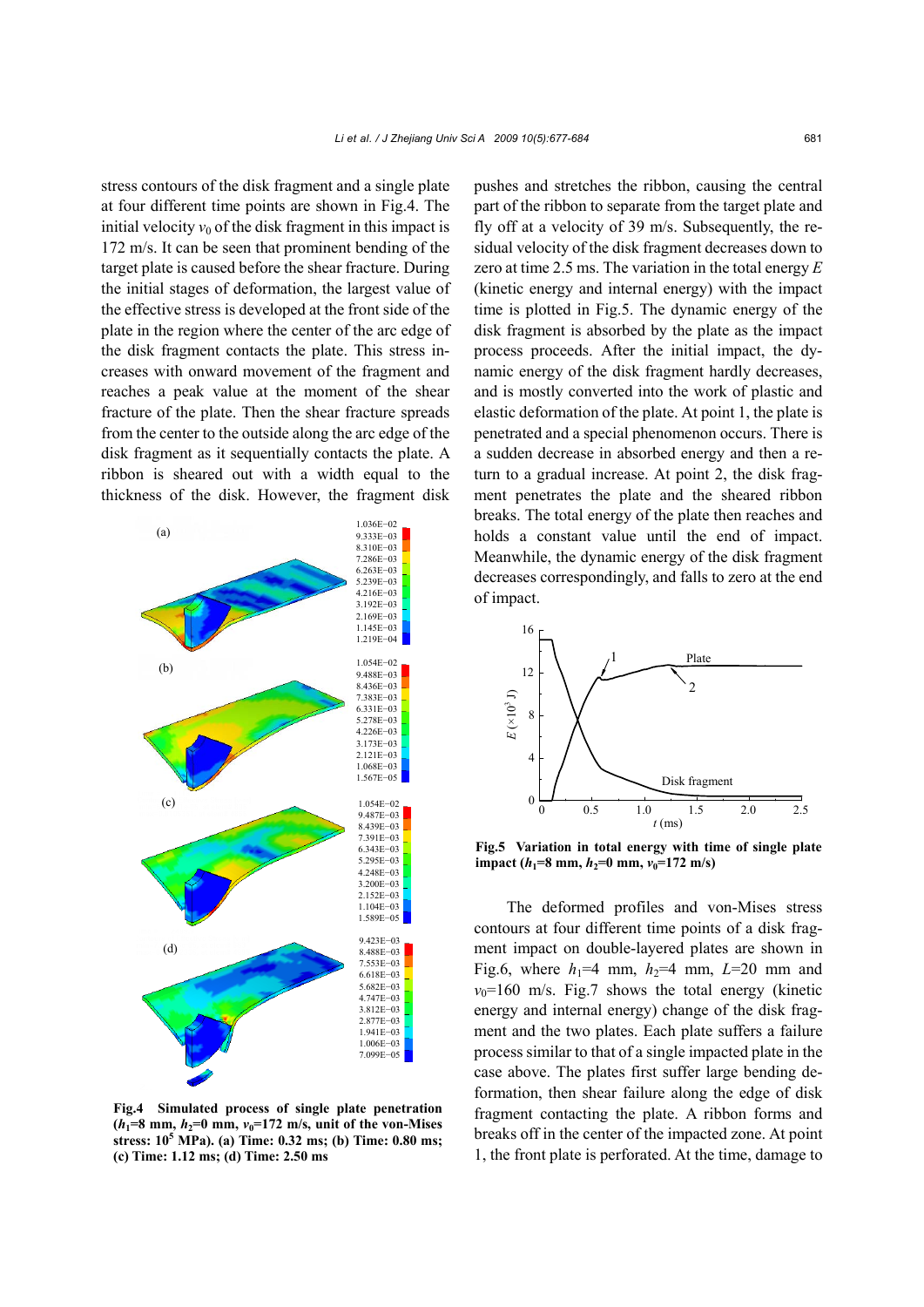

**Fig.6 Simulated process of double-layered plate penetration** ( $h_1$ =4 mm,  $h_2$ =4 mm,  $L$ =20 mm,  $v_0$ =160 m/s, unit of the von-Mises stress:  $10^5$  MPa). (a) Time:  $0.40$  ms; (b) **Time: 1.17 ms; (c) Time: 1.89 ms; (d) Time: 3.00 ms**



**Fig.7 Variation in total energy with time of double-layered plate impact (***h*<sub>1</sub>=4 mm, *h*<sub>2</sub>=4 mm, *L*=20 mm,  $v_0$ =160 m/s)

the back plate is dominated by membrane stretching while the front plate suffers plate bending and shearing. After perforation by the disk fragment, the two layers of the target plate are found to be in direct contact with each other. This may be due to the fact that the layered plates impacted by the disk fragment remain in contact till the end of the perforation phenomenon. As shown in Fig.7, because of perforation the energy of the front plate increases slowly, while the energy of the back plate increases rapidly. Similarly, after the back plate is perforated at point 2, its energy also increases slowly. It is clear that the energy absorbed by the back plate is larger than that by the front plate, because more bending plastic deformation is caused in the back plate than in the front plate. Finally, the disk fragment wastes all dynamic energy and stops moving or may be captured in the center of the perforated hole on the plates, and two plate fragments fly off at a velocity of 24 m/s.

### **Ballistic limit velocity**

To analyze the influence of plate distance and thickness configurations, ballistic limit velocity *v*b1 under different conditions is presented. Variation in the ballistic limit velocity when the spacing distance *L* between two plates ranges from 0 to 32 mm is shown in Fig.8. In this case, the thickness of each of the two plates is 4 mm. When *L*<9 mm, ballistic limit velocity decreases with spacing distance; when 9 mm<*L*<28 mm, ballistic limit velocity increases with spacing distance; when *L*>28 mm, ballistic limit velocity decreases with the spacing distance again. Fig.9 shows a



**Fig.8 Ballistic limit velocity versus spacing distance between double-4 mm-thickness-layered plates**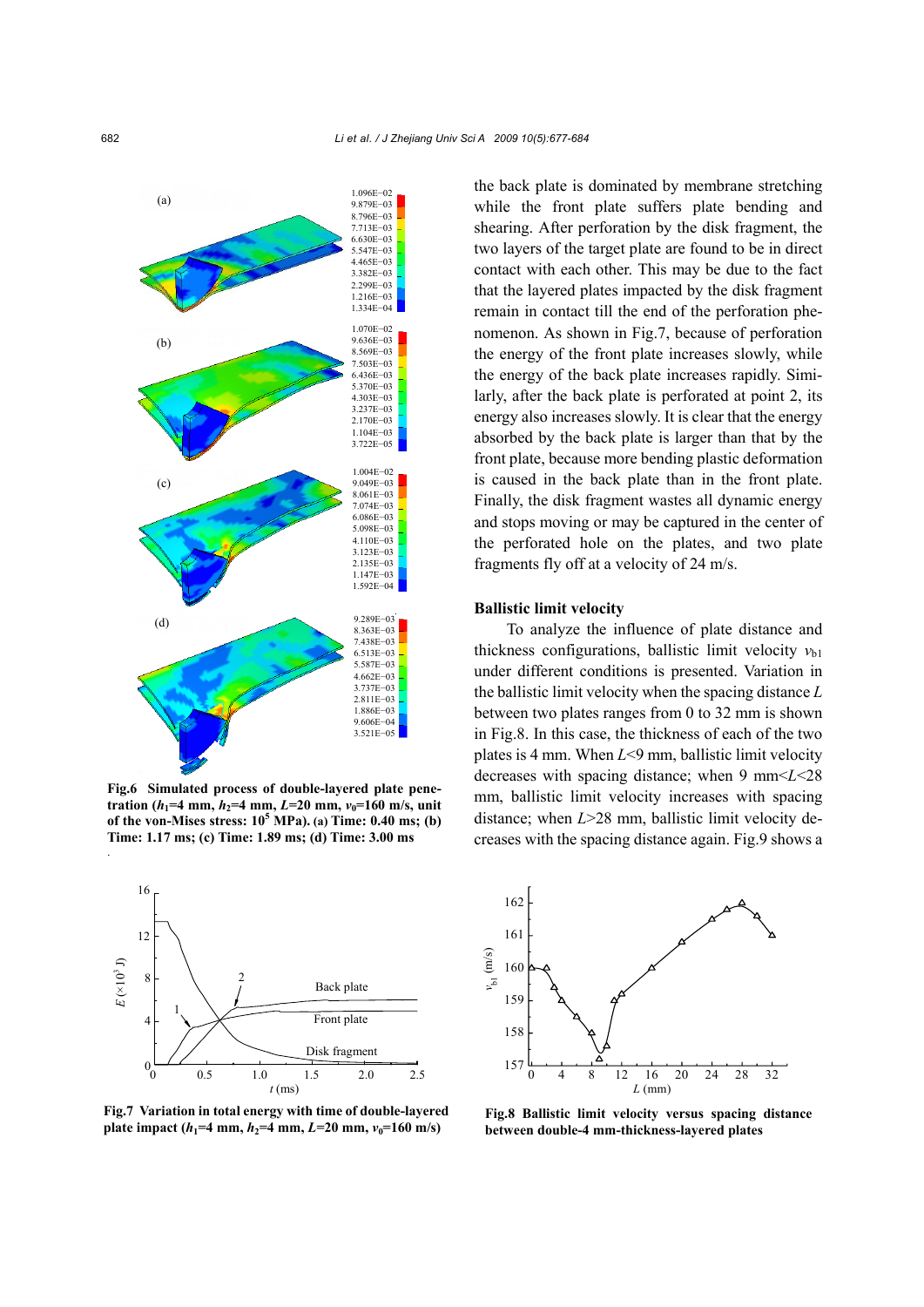

**Fig.9 Ratio of energy absorbed by the front and back plates versus spacing distance**

sketch of the ratio of energy  $E_1/E_2$  absorbed by the front and back plates, each with a thickness of 4 mm, versus different spacing distances.  $E_1/E_2$  increases with the spacing distance between layers, and when the spacing closes to a certain value *L*=31 mm the ratio reaches 1.0. Fig.8 also shows that the largest resistance point occurs slightly before the ratio of energy absorbed by the two plates reaches 1.0. Resistance of the double-layered plates decreases as the ratio is larger than 1.0.

Variation in ballistic limit velocity with space distance when the thicknesses of the front and back plates is 2 and 6 mm, respectively, is shown in Fig.10, and is clearly different from that shown in Fig.8. There is no orderliness when *L*<16 mm, and the ballistic limit velocity increases as the spacing distance increases when *L*>16 mm. When *L*>32 mm the ballistic limit velocity greatly increases with spacing distance.



**Fig.10 Ballistic limit velocity versus spacing distance between the double-layered plates with**  $h_1=2$  **mm,**  $h_2=6$  **mm** 

Variation in ballistic limit velocity with the thickness ratio  $p$  of the front plate is shown in Fig.11, with a constant total thickness of  $h_1+h_2=8$  mm and a spacing distance between the two layers of *L*=16 mm. When  $p=0$  and  $p=100\%$  for convenience of comparison, the results of a single plate with a thickness of 8 mm are shown. Ballistic limit velocity decreases as *p* increases at first, then when *p* is larger than 50% the ballistic limit velocity increases. A single plate has the greatest resistance, and when *p* is smaller or larger the resistance is greater. However, when the thickness of the two plates is similar, the plates have the least resistance.



**Fig.11 Ballistic limit velocity versus thickness ratio of the front plate**

Comparing Figs.10 and 11, we find that the ballistic limit velocity is 173.4 m/s when the spacing distance is 40 mm, and is greater than 172.4 m/s in the single plate case ( $p=0$  or  $p=100\%$ ). Thus, the resistance of double-layered plates may exceed that of a single plate with equal total thickness if the thickness ratio and standoff distance between the doublelayered plates are set appropriately.

## **CONCLUSION**

Finite element simulations of a disk fragment impact on single and double-layered plates were carried out. The explicit finite element code MSC.Dytran in conjunction with the JC material model was used to consider the effect of strain rate. Based on the simulation observations presented, the following conclusions were drawn:

(1) The main failure modes of plate are bending,